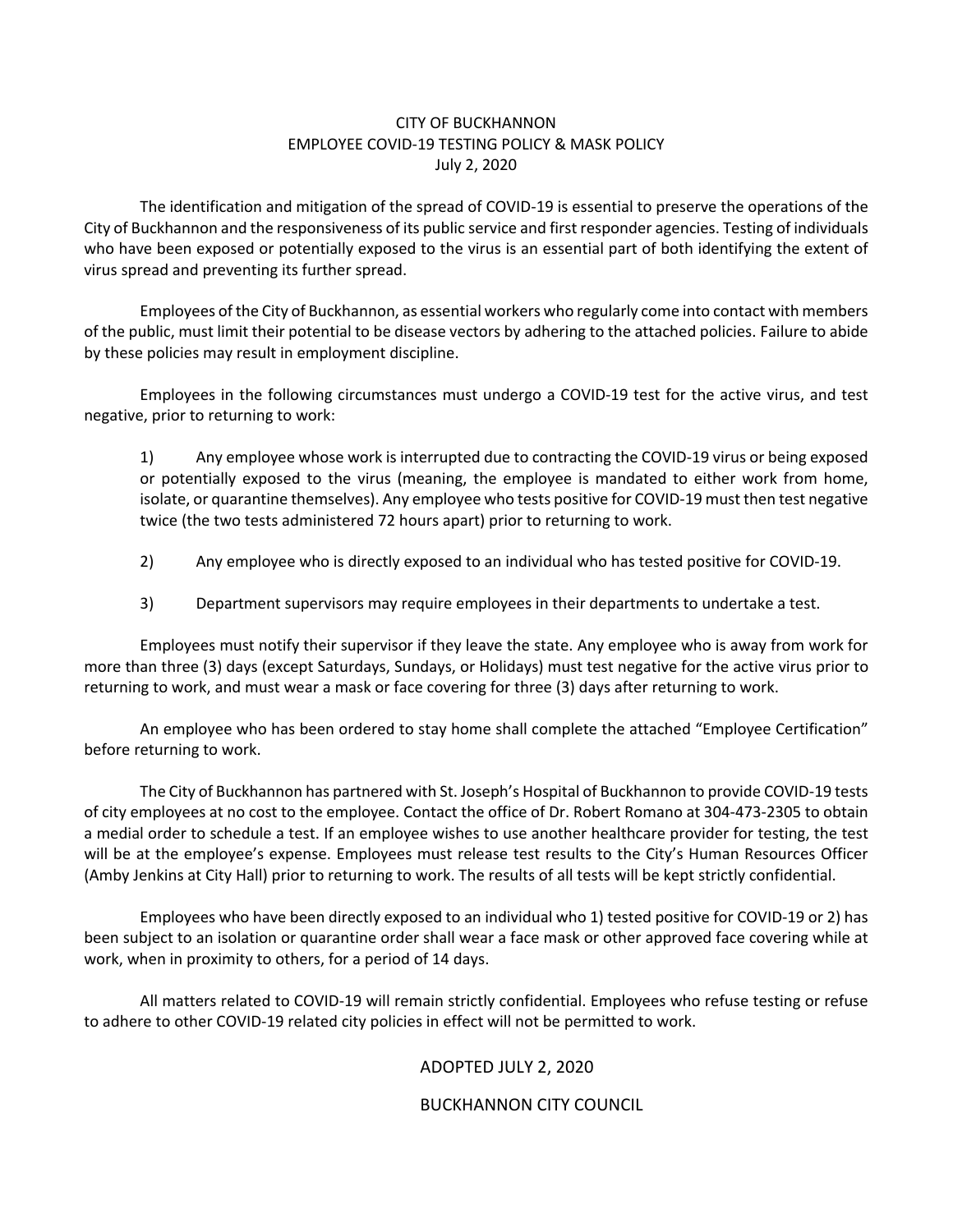## EMPLOYEE CERTIFICATION

I, the same of the state of the following:  $\blacksquare$ 

I have had no fever for at least three days without taking medication to reduce fever during that time.

Date of last fever of 100.4 degrees or higher: \_\_\_\_\_\_\_\_\_\_\_\_\_\_\_\_\_\_\_\_\_\_\_\_\_\_\_\_\_\_\_\_\_\_

My respiratory symptoms (cough and shortness of breath) have improved.

Date respiratory symptoms began improving: \_\_\_\_\_\_\_\_\_\_\_\_\_\_ (write N/A if no symptoms present)

At least ten days have passed since my fever and/or respiratory symptoms began.

Date fever and/or respiratory symptoms began:

| Employee name:      |  |  |
|---------------------|--|--|
| Employee signature: |  |  |

| Today's date: |  |
|---------------|--|
|               |  |

Date returned to work: \_\_\_\_\_\_\_\_\_\_\_\_\_\_\_\_\_\_\_\_\_\_\_\_\_\_\_\_\_\_\_\_\_\_\_\_\_\_\_\_\_